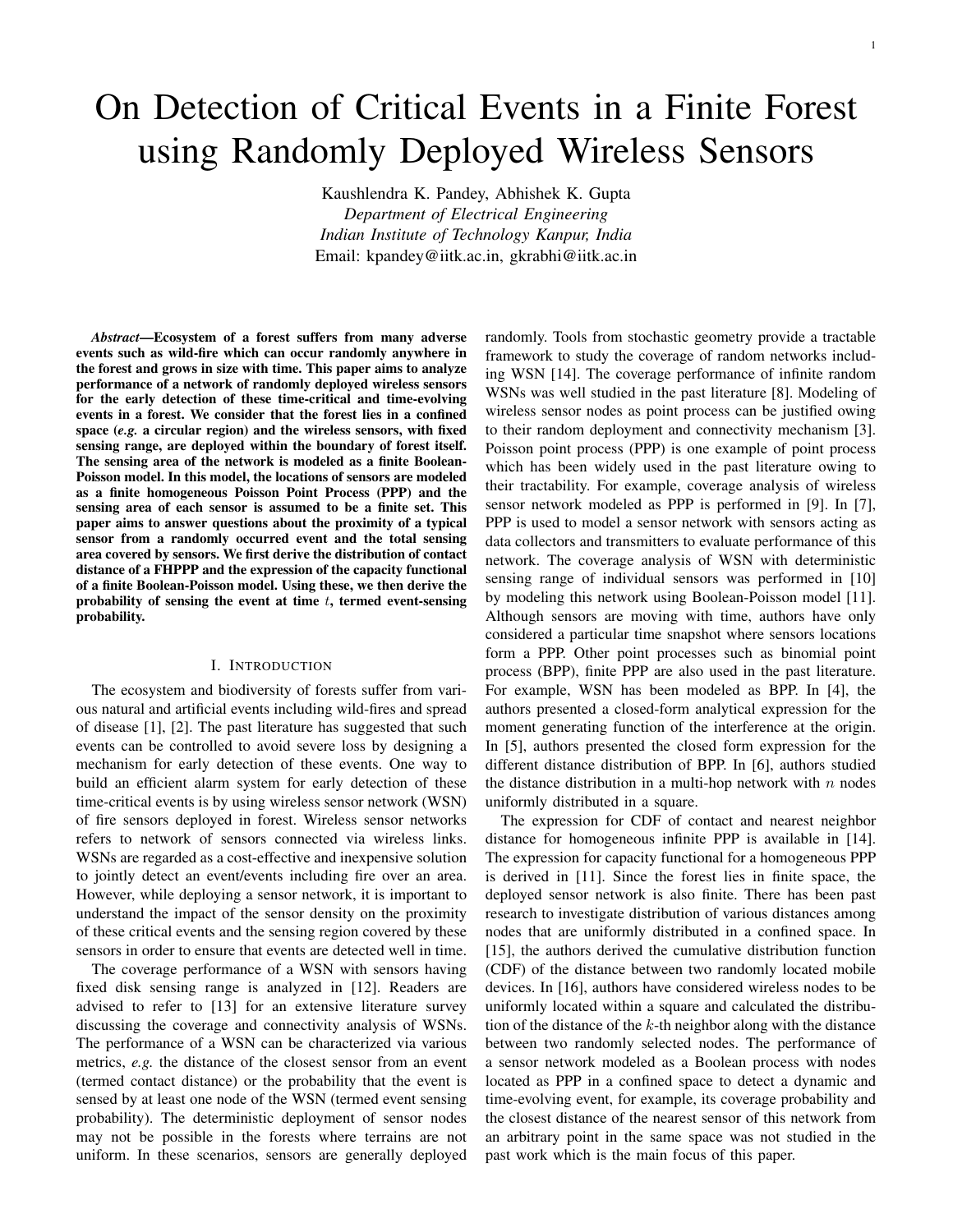

Fig. 1. Illustration of a wireless sensor network deployed in a forest. The forest is located inside a circular area of radius  $r_d$ . Sensors are deployed randomly in the forest. An event of fire has occurred at a location  $\mathbb{Y}_u$ . The outer envelop of fire have adopted a circular shape with a radius increasing with time.

In this paper, we consider a finite wireless sensor network with sensors in a confined circular forest. Each sensor node has an associated sensing range. The completed sensing range of the network is modeled as a finite Boolean-Poisson model. In this model, the locations of sensors (termed germs) are modeled as a finite homogeneous PPP (FHPPP) and the sensing area of each sensor (termed grain) is assumed to be a finite set. We first assume that the target critical event to be sensed/detected can occur uniformly anywhere in the forest. We then compute the distribution of distance of the nearest sensor from the occurrence point of this event. We also derive the expression for the capacity functional of finite Boolean model which help us derive the probability that the event is sensed by at least one sensor at time t.

## II. SYSTEM MODEL

This paper presents the coverage-analysis of time-critical and dynamic events (*e.g.* wild-fires) occurred anywhere in the forest with the help of wireless sensors deployed randomly in the forest. The list of important symbols and notation is represented in table I.

We assume that the forest is modeled as a 2D ball  $\mathcal{B}(o, r_d)$ with center at the origin and radius  $r_d$ . The sensor nodes have a fixed sensing radius  $r<sub>S</sub>$  around them and are deployed to sense any time-critical event which can occur randomly and uniformly in the forest. We model the coverage area of the sensor network as a Boolean-Poisson model  $\xi$ . In this process, the locations of sensor are modeled as a FHPPP  $\Phi_f = {\mathbf{X}_i}$ with intensity

$$
\lambda(\mathbf{x}) = \frac{m}{\pi r_{\rm d}^2} \mathbb{1}(\|\mathbf{x}\| \le r_{\rm d}),
$$

where  $m = \lambda(0)\pi r_d^2$  is the mean number of sensors deployed in the forest. Here,  $X_i$  denotes the location of *i*th sensor. Let  $\lambda_f = \lambda(o)$  denote the density of this PPP inside the ball  $\mathcal{B}(o, r_d)$ . Although this paper considers the forest to be confined in a circular region but the result obtained in the paper can be extended to analyze performance in forests of any arbitrary shape. Since, we have assumed that each sensor have a fixed sensing range  $S_i$ , the occupied space by the sensor network is given by:

$$
\xi = \bigcup_{\mathbf{X}_i \in \Phi_f} \mathbf{X}_i + \mathbf{S}_i. \tag{1}
$$

TABLE I NOTATION TABLE

| <b>Symbol</b>                                                       | Definition                                                             |
|---------------------------------------------------------------------|------------------------------------------------------------------------|
| $\mathcal{B}(\mathbf{X}, r)$                                        | Ball of radius $r$ centred at $X$ .                                    |
| $\Phi_{\mathrm{f}}$                                                 | 2D FHPPP modeling location of sensors in the                           |
|                                                                     | forest <i>i.e.</i> $\mathcal{B}(\mathbf{o}, r_{d})$                    |
| $\lambda_{\rm f}$                                                   | Density of wireless sensor network (number of                          |
|                                                                     | sensors per unit area).                                                |
| $r_{\rm S}$                                                         | The fixed sensing radius of each sensor.                               |
| $\overline{\mathbf{X}_i}$                                           | The location of the <i>i</i> th sensor.                                |
| $\overline{S_i}$                                                    | Sensing region of <i>i</i> th sensor <i>i.e.</i> $\mathcal{B}(o, r_s)$ |
| $\overline{\xi}$                                                    | Total sensing area of all sensors.                                     |
| $\overline{\mathcal{A}(r,r_{\rm d},z)}$                             | Area of intersection between two circles located                       |
|                                                                     | z distance apart with radii r and $r_{d}$ .                            |
| ⊕                                                                   | Minkowski addition operator.                                           |
| $Y =   Y  $                                                         | $L-2$ norm of $Y$ .                                                    |
| $\Phi_{\rm f}(A)$                                                   | Random variable denoting the total number of                           |
|                                                                     | points of $\Phi_f$ located inside the set A.                           |
| $\mathcal{B}(\text{o},r_{\text{d}}) \cap \mathcal{B}(\mathbf{Y},r)$ | Intersection between the circles $\mathcal{B}(o, r_d)$<br>and          |
|                                                                     | $\mathcal{B}(\mathbf{Y}, r)$ .                                         |
| Al                                                                  | Area of any set A.                                                     |

*Modelling events and their time-evolution*: Let the occurrence/starting/center point of a target event be denoted by  $Y_u$ . The location of  $Y_{\text{u}}$  is assumed to be uniformly distributed in the forest  $\mathcal{B}(o, r_d)$ . In other words, the probability density function of the distance of  $Y_u$  from the origin is given by

$$
f_{\|\mathbf{Y}_{\mathrm{u}}\|}(y) = \frac{2y}{r_{\mathrm{d}}^2} \mathbb{1}(y \le r_{\mathrm{d}}).
$$

As stated earlier, we consider events that are time-evolving (in particular growing with time). At time  $t$ , the event's envelop is denoted by set  $K_{\mathbf{Y}_u}(t)$  that contains the event occurrence point  $Y_u$ . The envelop size and shape at time t will depend on the event type and its propagation/evolution characteristics. Consider an example of wild-fires in the absence of wind. Once a fire has occurred at the location  $Y_u$ , fire will increase in all directions with constant speed  $v_F$ . Hence, at time t, the fire envelop will be a circle, expressed as  $\mathcal{B}(\mathbf{Y}_u, v_Ft)$ .

#### III. DISTANCE DISTRIBUTIONS

In this section, we will derive the CDFs of contact distance of the event and the nearest neighboring sensor distance of a typical point for the FHPP  $\Phi_f$ .

#### *A. CDF of the contact distance of the event*

The contact distance  $R_C$  of the event is a random variable denoting the distance of closest sensor  $\{X_i : X_i \in \Phi_f\}$  from the event occurrence point  $Y_u$ . It has been assumed that  $Y_u$ is independent of  $\Phi_f$ . In other words,  $R_C$  is the distance of the nearest point of a finite homogeneous PPP from a reference location uniformly located inside the range of the finite PPP.

Let us first condition on the location of  $Y_u$ . The conditional CDF of the event contact distance  $R_{\text{C}}(\mathbf{Y}_u)$  at r is the probability that nearest sensor from the location  $Y_{\mu}$  is at distance less than or equal to  $r$ . Mathematically,

$$
F_{R_{\mathcal{C}}|\mathbf{Y}_{\mathbf{u}}}(r) = \mathbb{P}(R_{\mathcal{C}}(\mathbf{Y}_{\mathbf{u}}) \leq r|\mathbf{Y}_{\mathbf{u}}).
$$

Let the notation  $\Phi_f(\mathcal{B}(\mathbf{Y}_u, r))$  denote the total number of points of  $\Phi_f$  falling in ball  $\mathcal{B}(\mathbf{Y}_u, r)$ . Therefore,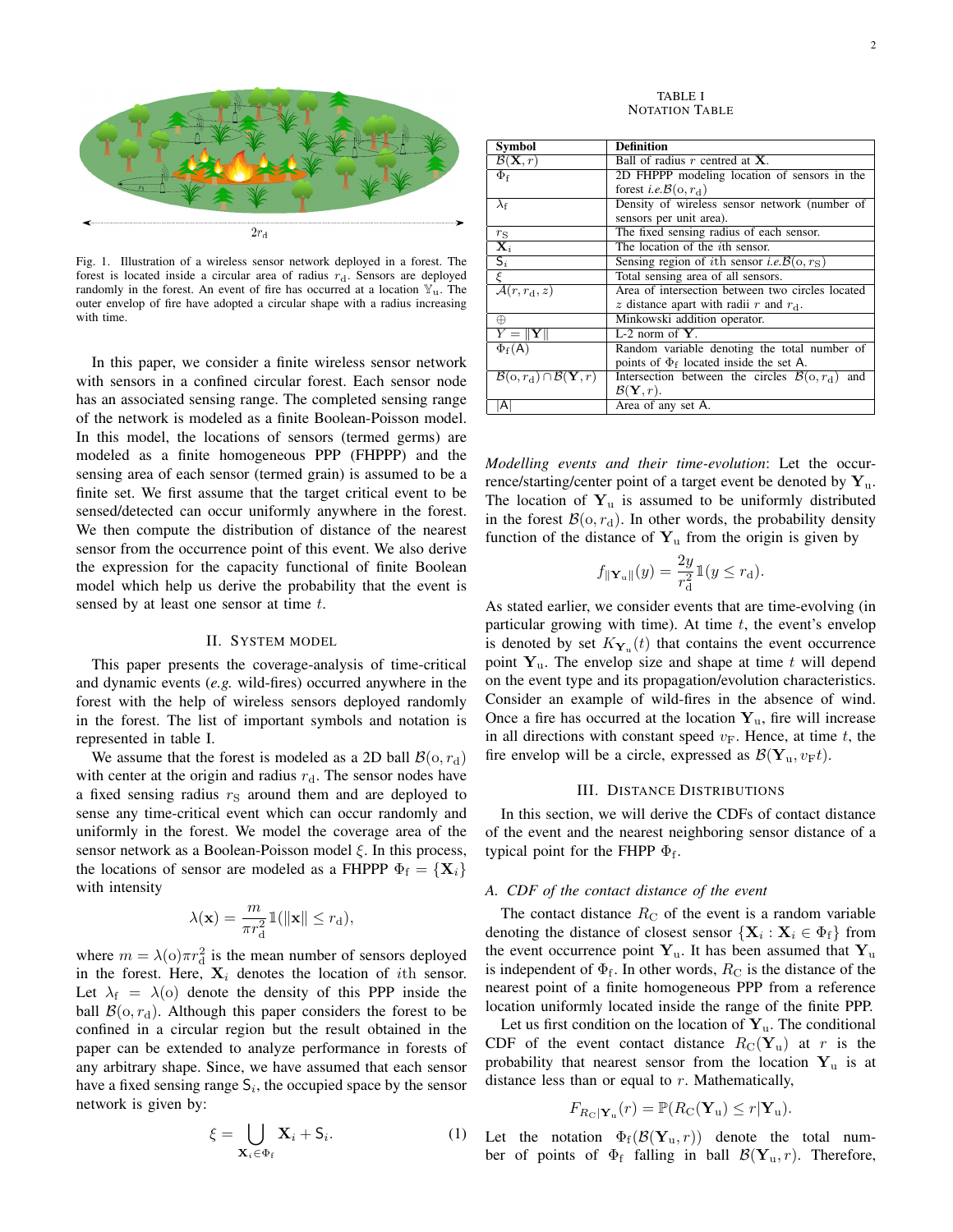$\mathbb{P}(\Phi(\mathcal{B}(\mathbf{Y}_u, r)) = 0)$  denotes the void probability *i.e.* the probability that no point of  $\Phi_f$  falls in the ball  $\mathcal{B}(\mathbf{Y}_u, r)$ . Therefore

$$
F_{R_{\rm C}|\mathbf{Y}_{\rm u}}(r)=1-\mathbb{P}\left(\Phi_{\rm f}(\mathcal{B}(\mathbf{Y}_{\rm u},r)=0|\mathbf{Y}_{\rm u})\right)
$$

**Theorem 1.** *The CDF of the contact distance*  $R_C$  *of an event for a FHPPP with density*  $\lambda_f$  *is given as* 

$$
F_{R_{\rm C}}(r) = \mathbb{1}(r \le 2r_{\rm d}) \left(1 - \int_{y=0}^{r_{\rm d}} e^{-\lambda_{\rm f} \min(\pi r^2, \pi r_{\rm d}^2, \mathcal{A}(r, r_{\rm d}, y))} \right)
$$

$$
f_{\parallel \mathbf{Y}_{\rm u} \parallel}(y) dy \right) + \mathbb{1}(r \ge 2r_{\rm d}) (1 - e^{-m}). \tag{2}
$$

*Proof:* See Appendix A.

**Remark 1.** *The case*  $r \geq 2r_d$  *in Theorem 1 refers to the case where there is no sensor in the forest, and hence the distance to the nearest sensor is taken as* ∞*. This is an artifact of PPP that there is zero point of PPP in a finite range with certain probability.*

## *B. CDF of the nearest neighbor sensor distance from a typical sensor*

The nearest neighbor sensor distance  $R_N$  is defined as the distance of a typical sensor to its nearest neighbor sensor. In the case of finite homogeneous PPP, the CDF of contact distance and nearest neighbor distance will be the same (See Appendix B for the proof). Therefore,

$$
F_{R_{\rm C}}(r) = F_{R_{\rm N}}(r), \ \forall r. \tag{3}
$$

Similar to the previous case,  $r > 2r_d$  refers to the scenario where there is no other sensor in the forest.

**Theorem 2.** The expressions for the upper bound  $F_{R_C}(r)$ , and the lower bound  $F_{R_{\rm C}}(r)$ , on the CDF of the event contact *distance is given by:*

$$
\overline{F_{R_C}}(r) = \mathbb{1}(r \le 2r_d) \left( 1 - \left[ A(r) + \frac{2}{\alpha(r)r_d^2} \left( e^{-\alpha(r)r} \left( r_d - \frac{1}{\alpha(r)} \right) + e^{-\frac{\alpha^2(r)}{\lambda_f}} \left( \frac{1}{\alpha(r)} - |r_d - r| \right) \right) \right] \right),
$$
\n(4)

$$
\underline{F_{R_C}}(r) = \mathbb{1}(r \le 2r_{\rm d}) \left( 1 - \left[ A(r) + \frac{2(r_{\rm d} + r)}{r_{\rm d}^2 \sqrt{\lambda_{\rm f}}} \right] \left( \text{erf}\left( -\frac{r}{2} \sqrt{\lambda_{\rm f} \pi} \right) - \text{erf}\left( -\frac{\alpha(r)}{2} \sqrt{\frac{\pi}{\lambda_{\rm f}}} \right) \right) + \frac{4}{\pi r_{\rm d}^2 \lambda_{\rm f}} \left( e^{-\frac{\pi \alpha^2(r)}{4\lambda_{\rm f}}} - e^{-\frac{\lambda_{\rm f} \pi r^2}{4}} \right) \right), \tag{5}
$$

*where,*

$$
\alpha(r) = 2\lambda_f \min(r, r_d), \quad \text{and}
$$

$$
A(r) = e^{-\lambda_f \min(\pi r^2, \pi r_d^2)} \frac{(r_d - r)^2}{r_d^2}.
$$

*Proof:* See Appendix C.

Remark 2. *Another (loose) upper bound on the CDF of the event contact distance is given as:*

$$
\overline{F_{R_{\rm C}}} \le \overline{F_{R_{\rm C}}}(r) = \mathbb{1}(r \le 2r_{\rm d}) \left(1 - e^{-\lambda_{\rm f} \min(\pi r^2, \pi r_{\rm d}^2)}\right) + \mathbb{1}(r > 2r_{\rm d})(1 - e^{-m}). \tag{6}
$$

*Proof:* The upper bound  $F_{R_C}(r)$  can be achieved by replacing the intersecting area with its corresponding upper bound  $\min(\pi r^2, \pi r_d^2)$ .

*C.* Asymptotic behavior of  $F_{R_C}(r)$  with  $r_d$  while keeping  $m$ *fixed:*

*1)* As  $r_d \rightarrow 0$ : In this case, the term  $\min(\pi r^2, \pi r_d^2, \mathcal{A}(r, r_d, y)) = \pi r_d^2$ , therefore, the contact distance distribution will be:

$$
F_{R_C}(r) = \lim_{r_d \to 0} \mathbb{1}(r \le 2r_d) \left(1 - \int_{y=0}^{r_d} e^{(-\lambda_f \pi r_d^2)} f_{\mathbf{Y}_u}(y) dy\right) + \mathbb{1}(r > 2r_d) (1 - e^{-m}). = 1 - e^{-m}.
$$

*2)* As  $r_d \rightarrow \infty$ : In this case, the term  $\min(\pi r^2, \pi r_d^2, \mathcal{A}(r, r_d, y)) = \pi r^2$ . Hence, the contact distance distribution will be:

$$
F_{R_{\rm C}}(r) = \lim_{r_{\rm d} \to \infty} \mathbb{1}(r \le 2r_{\rm d}) \left(1 - \int_{y=0}^{r_{\rm d}} e^{-\lambda_{\rm f} \pi r^2} f_{\mathbf{Y}_{\rm u}}(y) \mathrm{d}y\right).
$$
  
= 
$$
\lim_{r_{\rm d} \to \infty} \mathbb{1}(r \le 2r_{\rm d}) \left(1 - \int_{y=0}^{r_{\rm d}} e^{-\lambda_{\rm f} \pi r^2} \frac{2y}{r_{\rm d}^2} \mathrm{d}y\right).
$$
  
= 
$$
1 - e^{-\lambda_{\rm f} \pi r^2}.
$$

When  $r_d \rightarrow \infty$ , FHPPP trivially converges to a homogeneous **PPP** with intensity  $\lambda_f$ .

# IV. CAPACITY FUNCTIONAL OF FHPPP AND THE EVENT SENSING PROBABILITY

Let the set  $K_{\mathbf{Y}_u}(t)$  denote the envelop of an event that have occurred centered at location  $Y_u$ . Recall the assumption that  $Y_u$  is uniformly located in  $\mathcal{B}(o, r_d)$  and independent of FHPPP. We assume that the event envelop  $K_{\mathbf{Y}_u}$  is expanding with time  $t$ .

The event sensing probability  $T_K(t)$  at time t is the probability that the event envelop is sensed by at least one sensor of the WSN. Note that the event will be sensed if and only if the intersection of  $K(t)$  with  $\xi$  is non empty. Hence,

$$
T_K(t) = \mathbb{P}(\xi \cap K(t) \neq \phi).
$$

Similar to the previous section, we will start the derivation with conditioning on the location  $Y_u$ . Conditioned on  $Y_u$ ,  $T_{K_{\mathbf{Y}_u}}(t)$  at time t, is the probability that an event started at center  $Y_u$  is sensed at time t. Mathematically, it can be written as:

$$
T_{K_{\mathbf{Y}_{\mathrm{u}}}|\mathbf{Y}_{\mathrm{u}}}(t)=\mathbb{P}(\xi\cap K_{\mathbf{Y}_{\mathrm{u}}}(t)\neq \phi|\mathbf{Y}_{\mathrm{u}}).
$$

Note that this is the capacity functional of finite Boolean-Poisson model evaluated at the set  $K_{\mathbf{Y}_u}(t)$ .

Theorem 3. *The event sensing probability at time* t *is given as*

$$
T_K(t) = \int_0^{r_d} T_{K_{\mathbf{Y}_u}}(t) \frac{2y}{r_d^2} dy.
$$
 (7)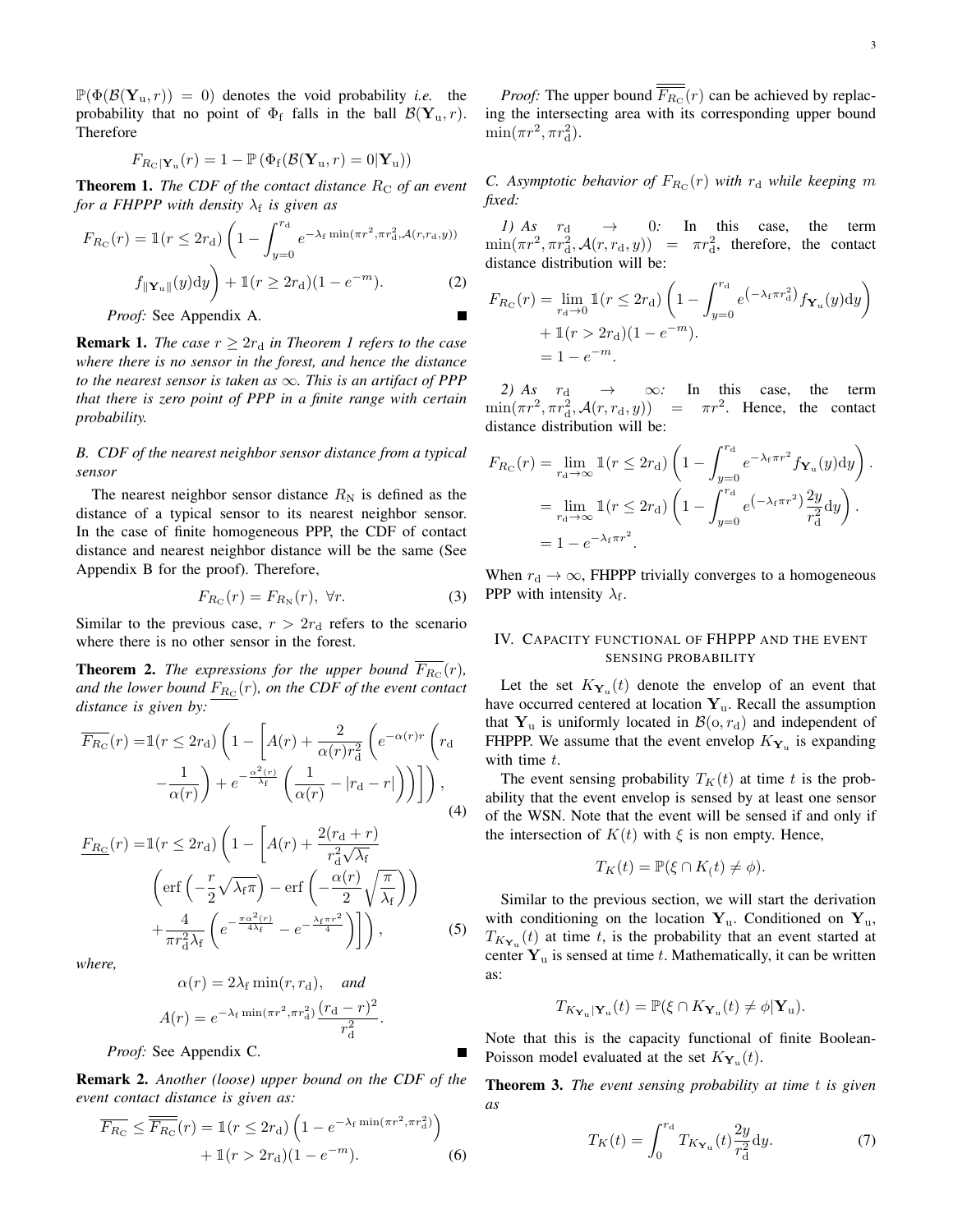$H$ ere,  $T_{K_{\mathbf{Y}_\mathbf{u}}}(t)$  denotes the conditional event sensing proba*bility at time t, conditioned on the starting location*  $Y_u$  *of the event and is given as*

$$
T_{K_{\mathbf{Y}_{\mathrm{u}}}|\mathbf{Y}_{\mathrm{u}}}(t) = 1 - \exp\left(-\lambda_{\mathrm{f}}\left|\mathcal{B}(\mathrm{o},r_{\mathrm{d}}) \cap \left(\check{\mathrm{S}} \oplus K_{Y_{\mathrm{u}}}(t)\right)\right|\right) \tag{8}
$$

*where*  $\check{S}$  *is the complement set of* S *and* S *is*  $\mathcal{B}(o, r_S)$  *and*  $\oplus$ *denotes the Minkowski sum. Minkowski sum of any two set*  $A \oplus B$  *is defined as*  $\{a + b : a \in A, b \in B\}.$ 

*Proof:* See Appendix D.

Remark 3. *It can be easily seen that if* A *is a 2-dimensional ball then complement of* A *will be* A *itself. Therefore,* S *will be*  $\mathcal{B}(\mathfrak{o}, r_{\mathbf{S}})$ *.* 

**Remark 4.** For the case of wild-fire, the  $K_{\mathbf{Y}_u}(t)$  denotes *fire-envelop which may take some shape depending upon the presence or absence of wind and its direction. In the absence of wind, the fire envelop expands with a velocity of*  $v_F(t)$  *in all directions. At time*  $t = 0$ *, the fire envelop will be a point located at the point* Y<sup>u</sup> *and at time* t *it will become a circle with radius*  $v_F(t)t$ .

*Now,*  $\check{S} \oplus K_{Y_{u}}(t)$  *is the Minkowski sum of two balls which is equal to a ball of aggregate radius*

$$
\check{\mathbf{S}} \oplus K_{Y_{\mathrm{u}}}(t) = \mathcal{B}(\mathbf{Y}_{\mathrm{u}}, v_{\mathrm{F}}(t)t + r_{\mathrm{S}}). \tag{9}
$$

*The fire sensing probability of a fire started at a typical point at time* t *is given as:*

$$
T_K(t) = 1 - \int_0^{r_\mathrm{d}} e^{-\lambda_\mathrm{f} |\mathcal{B}(\mathrm{o}, r_\mathrm{d}) \cap \mathcal{B}(\mathbf{Y}_\mathrm{u}, v_\mathrm{F}(t)t + r_\mathrm{S})|} \frac{2y}{r_\mathrm{d}^2} \mathrm{d}y. \tag{10}
$$

Corollary 1. *The coverage probability of a random point* Y<sup>u</sup> *can be trivially achieved by putting*  $t = 0$  *and is given as* 

$$
\mathbb{P}[\xi \cap \{Y_{u}\} \neq \phi] = 1 - \mathbb{P}[\xi \cap \{\mathbf{Y}_{u}\} = \phi]
$$
  

$$
T_{\mathbf{Y}_{u}} = 1 - \int_{0}^{r_{\mathrm{d}}} \exp(-\lambda_{\mathrm{f}}|\mathcal{B}(\mathbf{o}, r_{\mathrm{d}}) \cap \mathcal{B}(\mathbf{Y}_{u}, r_{\mathrm{S}})|) \frac{2y}{r_{\mathrm{d}}^{2}} dy
$$
  

$$
= 1 - \int_{0}^{r_{\mathrm{d}}} \exp(-\lambda_{\mathrm{f}}\mathcal{A}(r_{\mathrm{d}}, r_{\mathrm{S}}, y)) \frac{2y}{r_{\mathrm{d}}^{2}} dy. \tag{11}
$$

Theorem 4. *Bounds on the event sensing probability is given by:*

$$
\overline{T_K}(t) = \mathbb{1}(r_F(t) \le 2r_d) \left(1 - \left[A(r_F(t)) + \frac{2}{\alpha(t)r_d^2}\right]\n\left(e^{-\alpha(t)r_F(t)} \left(r_d - \frac{1}{\alpha(t)}\right) + e^{-\frac{\alpha^2(r_F(t))}{\lambda_f}} \left(\frac{1}{\alpha(t)}\right)\n-|r_d - r_F(t)|\right)\right)\n\tag{12}
$$

$$
\underline{T_K}(t) = \mathbb{1}(r_F(t) \le 2r_d) \left( 1 - \left[ A(r_F(t)) + \frac{2(r_d + r_F(t))}{r_d^2 \sqrt{\lambda_f}} \right] \left( \text{erf}\left( -\frac{r_F(t)}{2} \sqrt{\lambda_f \pi} \right) - \text{erf}\left( -\frac{\alpha(t)}{2} \sqrt{\frac{\pi}{\lambda_f}} \right) \right) + \frac{4}{\pi r_d^2 \lambda_f} \left( e^{-\frac{\pi \alpha^2(t)}{4\lambda_f}} - e^{-\frac{\lambda_f \pi r_F^2(t)}{4}} \right) \right), \tag{13}
$$

where  $\alpha(t) = 2\lambda_f \min(r_F(t), r_d)$ ,  $r_F(t) = v_F(t)t + r_S$  and  $A(r_{\rm F}(t)) = e^{-\lambda_{\rm f} \min(\pi r_{\rm F}(t)^2, \pi r_{\rm d}^2)} \frac{(r_{\rm d}-r_{\rm F}(t))^2}{r_{\rm d}^2}.$ 

Another bound over the event sensing probability is given by:

$$
\overline{T_K}(t) \le \overline{\overline{T_K}}(t) = 1 - \exp(-\lambda_f \pi r_F^2(t)). \tag{14}
$$

## *A. Asymptotic analysis*

*1)* As  $r_d \rightarrow 0$ : In this case, the term  $|\mathcal{B}(o, r_d) \cap (\check{S} \oplus$  $K_{Y_{\rm u}}(t))$  =  $\pi r_{\rm d}^2$ . Hence,

$$
\lim_{r_{\rm d}\to 0} T_K(t) = 1 - e^{-m}
$$

 $|\mathcal{B}(o, r_d) \cap (\check{S} \oplus K_{Y_u}(t))| = |\check{S} \oplus K_{Y_u}(t)|$  which is not *2)* As  $r_d \rightarrow \infty$ : In this case, the term a function of  $Y_u$ . Let us denote this term as  $|\check{S} \oplus K(t)|$ . Hence,

$$
T_K(t) = 1 - e^{-\lambda_f |(\check{\mathbf{S}} \oplus K(t))|}
$$
\n(15)

Therefore, the expression of the event sensing probability reduces to the capacity functional of Boolean-Poisson model as given in [11].

#### V. SIMULATION RESULTS AND ANALYSIS

In this section, we present some numerical results to validate our analysis and provide insights about the system.



Fig. 2. Graph showing the CDF of nearest neighbor distance (or contact distance) and corresponding bounds for  $m = 5$ . Increasing the  $r_d$  will reduce the nearest neighbor distance distribution as the points will spread to far locations.

*1) CDF of contact distance and bounds:* Fig. 2 shows the CDF of the nearest neighbor distance and corresponding upper and lower bounds for two values of  $r_d$ . It can be been easily seen that increasing  $r_d$ , will reduce the CDF because points will spread to far locations. Fig. 3 depicts the deviation of bounds from the exact values.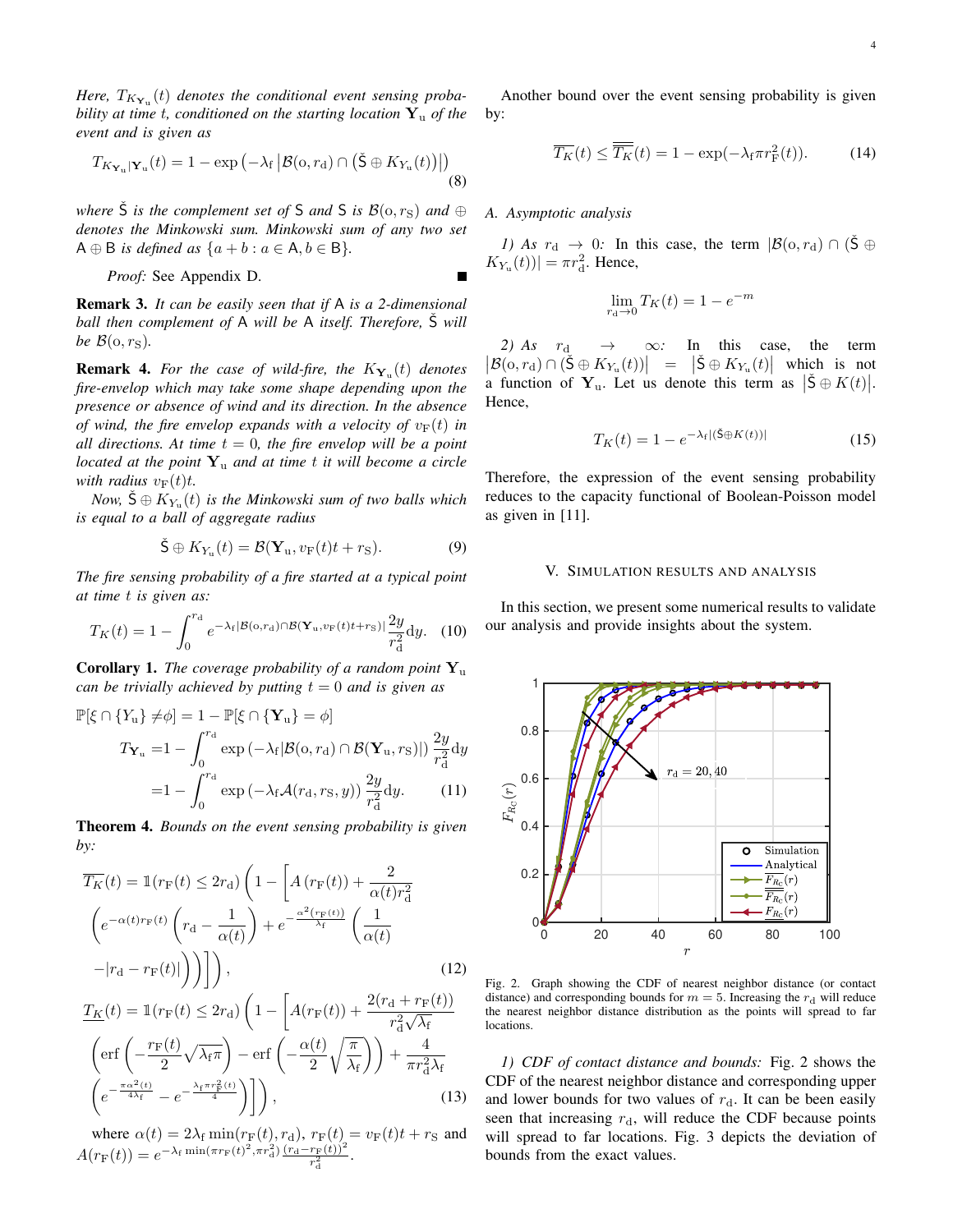

Fig. 3. Deviation of the bounds from the exact values for contact distance distributions. Here  $m = 5$ .

*2) Event sensing probability and corresponding bounds:* We now consider the case of wild-fires. Recall our assumption that fire envelop takes a circular shape with radius  $v_f(t)$ . Fig. 4 shows the variation of fire sensing probability and the deviation of bounds from exact values at time  $t$ . Intuitively, the fire sensing probability will increase with time. It is observed from Fig. 5 that the maximum error does not change much with respect to  $r_d$ . Therefore, the bounds may be tight even for higher values of  $r_d$ .



Fig. 5. The deviation of upper and lower bound for the sensing probability from exact values for two distinct values of the forest radius  $r_d$ . Here, the sensing range  $r_S = 1$  unit,  $m = 10$  and the flame velocity  $v_F = 1$  unit.

and the sensing range  $(r<sub>S</sub>)$  for the fire sensing probability, while keeping  $m\pi r_S^2$  fixed. Note that  $m\pi r_S^2$  denotes the sum of sensing areas of all sensors, and thus was used for the fair comparison. It can be observed that increasing the density of sensors have a higher impact on the fire sensing probability than increasing the individual sensor's sensing range. This can be justified in the following way. Increasing the number of sensors while reducing individual sensor's sensing range spreads the sensing region  $\xi$  across the forest. On the other hand, increasing the individual sensor's sensing range while reducing the number of sensors localizes the sensing region  $\xi$ .



Fig. 4. The event sensing probability and corresponding deviation of bounds from exact values at time  $t$  for wild-fires in the absence of wind. The capacity functional (and hence sensing probability) increases with time  $t$ . Here, the sensing range  $r_S = 1$  unit,  $m = 10$  and the flame velocity  $v_F = 1$  unit.

*3) Impact of sensing range and number of sensors:* Fig. 6 shows the impact of increasing sensing range on the fire sensing probability at time  $t$  for a WSN with 40 sensors deployed in a forest with radius 40 units. We can observe that increasing the sensing range of sensors will increase the fire sensing probability. Hence, the critical time required to sense a fire with certain probability can be increased by increasing the sensing range which helps in early detection of fire. Fig. 7 shows the trade-off between the mean number of sensors  $(m)$ 



Fig. 6. Impact of sensing range on the fire sensing probability. Here, the forest radius of forest is 40 units. The mean number of sensors deployed are 40. The fire flame velocity  $v_f$  is 0.5 unit. Increasing the individual sensor's sensing can help in the early detection of wild-fires.

## VI. CONCLUSION

This paper studies the dynamic event sensing performance of a randomly deployed wireless sensor network in a finite area (e.g. forest) modeled by a FHPPP. The paper analyzes the proximity of the wireless sensor network to an event, whose location is uniformly distributed across the entire forest. In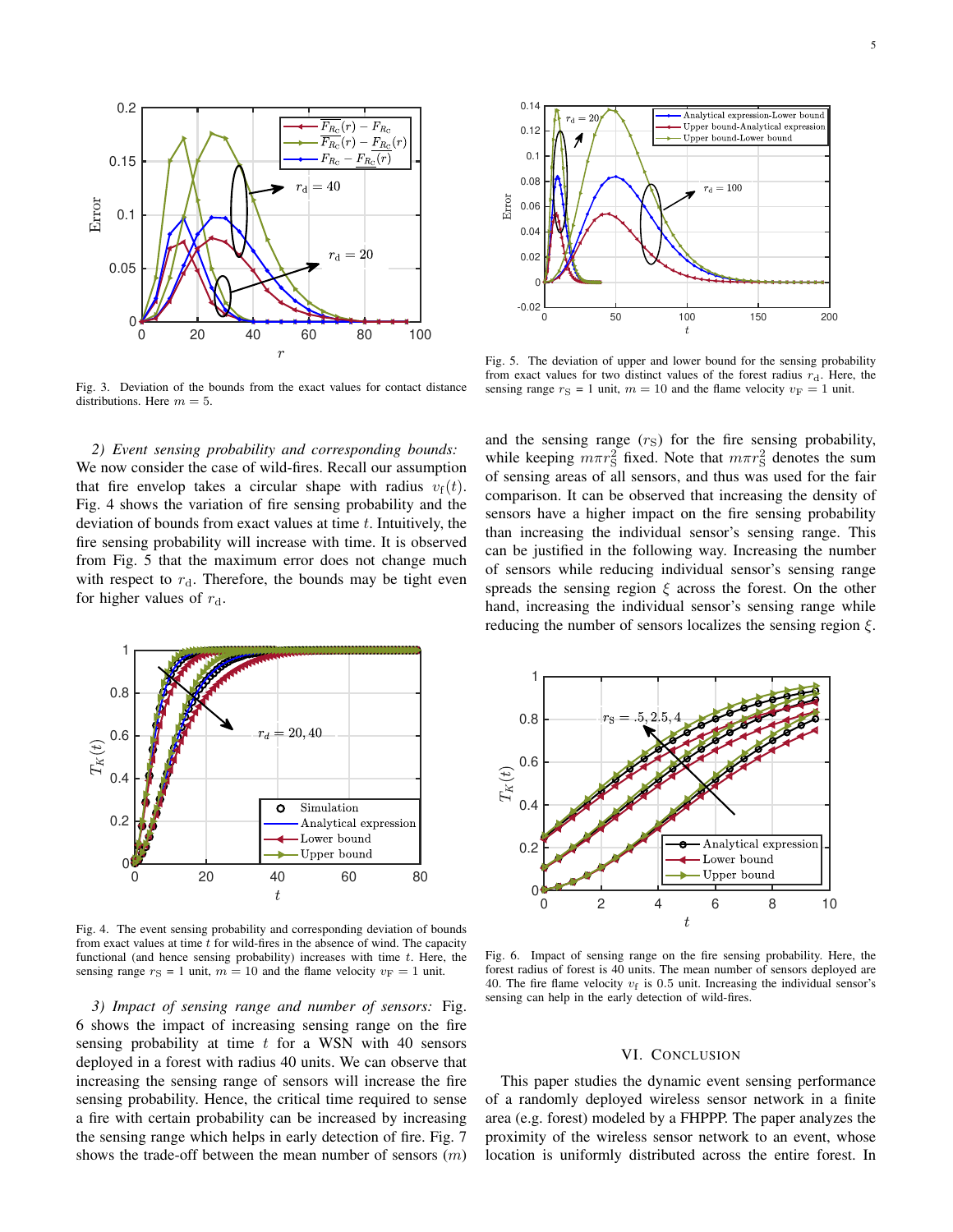

Fig. 7. Trade-off between the mean number of sensors  $(m)$  and the sensing range  $(r_S)$  for the fire sensing probability. We vary m and  $r_S$  while keeping  $m\pi r_S^2$  fixed at 40. The critical time before which the fire should be sensed is 10 unit.

particular, we study the event sensing probability after time t since the occurrence of the event. This paper presents an analytical expression for the CDF of contact distance and nearest neighbor distance distribution of FHPPP. The bounds presented are tight and can be used for the asymptotic analysis of the distance distribution and capacity functional. Finally, the simulation results validate the theoretical analysis. There are numerous possible extensions of this work. We have considered a circular fire propagation model which is an ideal case; there are several other fire propagation model exits in the literature. These fire propagation models are more realistic and can provide better insights into the sensor density. In some seasons the forest is prone to fire therefore the seasonal variations can also be included in the analysis to optimize the number of active sensors and to minimize the energy consumption of the sensor network.

## APPENDIX A PROOF OF THEOREM 1

The void probability of FHPPP for the set  $\mathcal{B}(\mathbf{Y}_u, r)$  is given as

$$
\mathbb{P}(\Phi_f(\mathcal{B}(\mathbf{Y}_u, r))
$$
\n
$$
= 0|\mathbf{Y}_u) = \mathbb{E}\left[\prod_{\mathbf{X}_i \in \Phi_f} \mathbb{I}(\mathbf{X}_i \notin \mathcal{B}(\mathbf{Y}_u, r))\right]
$$
\n
$$
\stackrel{(a)}{=} \exp\left(-\int_{\mathbf{x} \in \mathcal{B}(\mathbf{o}, r_d) \cap \Phi_f} \left(1 - \mathbb{I}(\mathbf{x} \notin \mathcal{B}(\mathbf{Y}_u, r))\right) \lambda(\mathbf{x}) d\mathbf{x}\right)
$$
\n
$$
= \exp\left(-\int_{\mathbf{x} \in (\mathcal{B}(\mathbf{o}, r_d) \cap \Phi_f)} \mathbb{I}(\mathbf{X} \in \mathcal{B}(\mathbf{Y}_u, r)) \lambda(\mathbf{x}) d\mathbf{x}\right)
$$
\n
$$
= \exp(-\lambda_f |\mathcal{B}(\mathbf{o}, r_d) \cap \mathcal{B}(\mathbf{Y}_u, r)|)
$$

Here,  $(a)$  is due to the PGFL (probability generating functional) of finite PPP [14]. After de-conditioning over  $Y_{u}$ , we get (2).

## APPENDIX B PROOF OF (3)

The distribution of the distance from the nearest neighbor sensor from any point is given as

$$
F_{R_N}(r)
$$
\n
$$
= \frac{\mathbb{E} [\text{Number of sensors having nearest neighbor distance} \le r]}{\mathbb{E} [\text{Number of sensors}]}
$$
\n
$$
= \frac{\mathbb{E} \left[ \sum_{\mathbf{x}_i \in \Phi_f} \mathbb{1} \left( R_N(\mathbf{X}_i) \le r \right) \right]}{\mathbb{E} \left[ \sum_{\mathbf{x}_i \in \Phi_f} \mathbb{1} (\mathbf{X}_i \in \Phi_f) \right]}
$$
\n
$$
\frac{a}{\mathbb{E} \left[ \sum_{\mathbf{x}_i \in \Phi_f} \mathbb{1} (\mathbf{X}_i \in \Phi_f) \right]}
$$
\n
$$
= \frac{1}{\lambda_f \pi r_d^2} \int_{\mathbf{x} \in \mathcal{B}(0, r_d)} \lambda_f \mathbb{P}^{\mathbf{x}} \left[ R_N(\mathbf{x}) \le r \right] d\mathbf{x}
$$
\n
$$
= \frac{1}{\pi r_d^2} \int_0^{r_d} \mathbb{P}^{\mathbf{x}!} \left[ R_C(\mathbf{x}) \le r \right] 2\pi x dx
$$
\n
$$
\frac{b}{r_d^2} \int_0^{r_d} \frac{1}{r_d^2} \mathbb{P} \left[ R_C(\mathbf{x}) \le r \right] 2x dx = \mathbb{E}_{\mathbf{Y}_u} \left[ R_C(\mathbf{Y}_u) \right] = F_{R_C}(r)
$$

Here,  $(a)$  is due to Campbell Mecke's theorem.  $\mathbb{P}^{\mathbf{x}!}$  is the reduced palm distribution and it is equal to the  $P$  for a PPP due to Slivnyak's theorem (step (b)).

## APPENDIX C PROOF OF THEOREM 2

In order to find the upper and lower bound of the contact distance  $F_{R_{\rm C}}(r)$ , consider the following integral:

$$
f_1(r) = \int_{y=0}^{r_d} \exp\left(-\lambda_f \min(\pi r^2, \pi r_d^2, \mathcal{A}(r, r_d, y))\right) f_{Y_u}(y) dy.
$$

For range  $0 \leq y \leq |r - r_d|$ , the intersecting area  $\mathcal{A}(r,r_\mathrm{d},y) = |\mathcal{B}(\mathrm{o},r_\mathrm{d}) \cap \mathcal{B}(\mathbf{Y}_\mathrm{u},r)|$  is equal to  $\min(\pi r^2, \pi r_\mathrm{d}^2)$ and the contribution of this range to the above integral is  $e^{-\lambda_f \min(\pi r^2, \pi r_d^2) \frac{(r-r_d)^2}{r^2}}$ .

For range  $|r - r_d|^2 \le y \le r + r_d$ , the intersecting area

$$
\mathcal{A}(r, r_{\rm d}, y) = r_{\rm d}^{2} \cos^{-1} \left( \frac{y^{2} + r_{\rm d}^{2} - r^{2}}{2y r_{\rm d}} \right) + r^{2} \cos^{-1} \left( \frac{y^{2} - r_{\rm d}^{2} + r^{2}}{2y r} \right) - \frac{1}{2} \sqrt{\left( (r_{\rm d} + r)^{2} - y^{2} \right) \left( y^{2} - (r_{\rm d} - r)^{2} \right)}.
$$
\n(16)

The integral for the range  $|r_d - r| \leq y \leq r_d$  can not further simplified to its closed form. Hence, we will try to replace  $\mathcal{A}(r, r_{d}, y)$  with its upper and lower bound.

*1) Proof of upper bound:* Fig. 8(A) shows the intersecting region by the dotted area. The area of the rectangular shaded serves as an upper bound for the area of the intersecting region. This rectangle has width  $r + r_d - y$  and height min $(2r, 2r_d)$ .

2) *Proof of lower bound:* Let the two circle be  $C_1$  and  $C_2$ , of radius  $r_d$  and r respectively. Without loss of generality, assume  $r_d > r$ . Let the center of  $C_1$  is located at the origin. Let  $C_2$  have its center at  $(y, 0)$ . Therefore the distance between center of the two circle is  $y = ||y||$ . We have drawn a circle  $\mathcal{C}_3$ , of radius  $\frac{r+r_d-y}{2}$  centered at  $\left(\frac{r_d-r+y}{2},0\right)$ . It is clear from Fig.8(B) that circle  $C_3$  will touch  $C_1$  and  $C_2$  only at one point and the distance between the two is the diameter of  $C_3$ . Therefore,  $C_3$  is completely under the intersecting region. Hence, its area serves as the lower bound for the intersecting area.